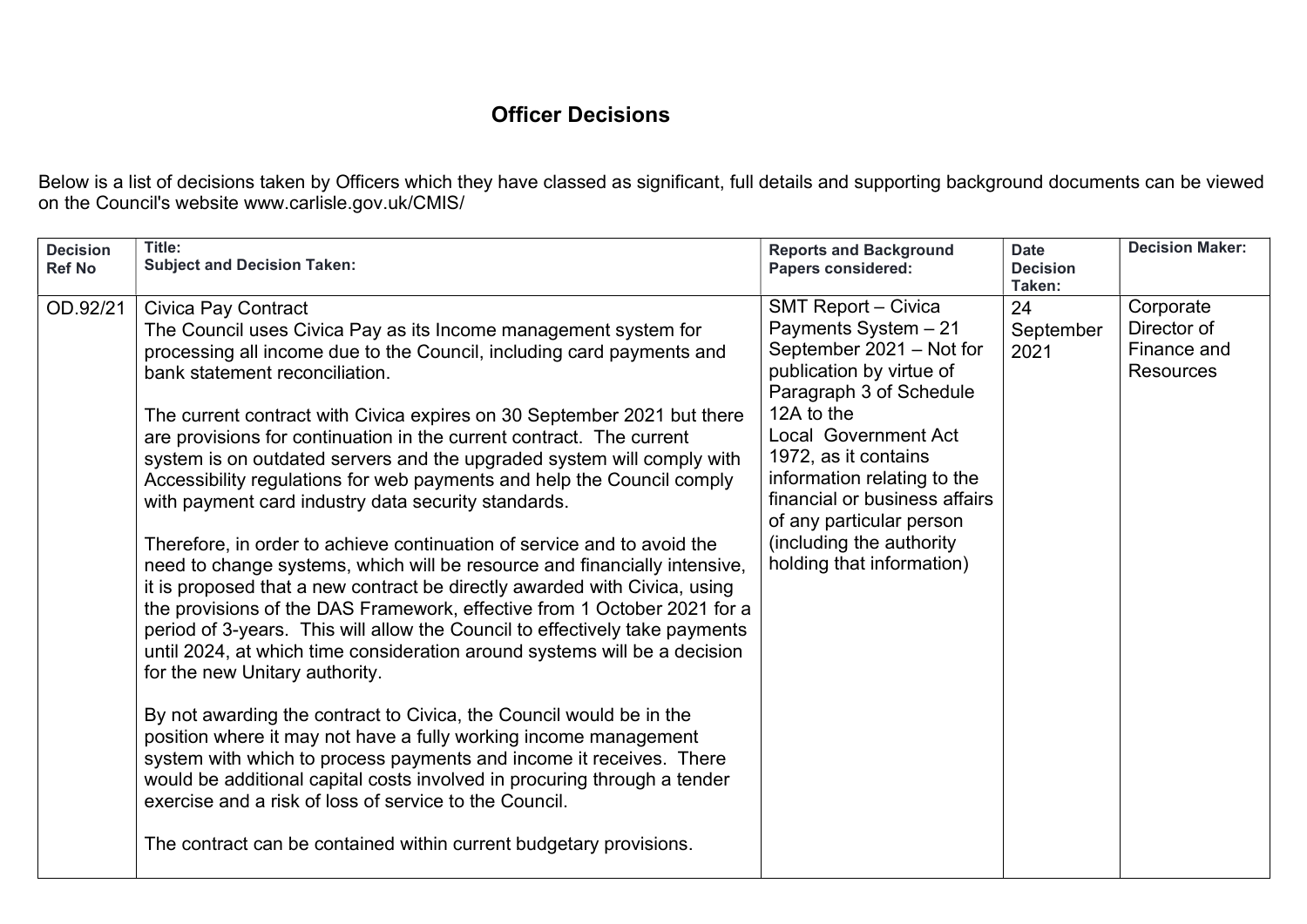| OD.93/21 | Landlord's consent to repair.<br>To grant Landlord's consent to roof repairs at The Lanes shopping<br>centre.                                                                                                                                                                                                                                                                            | None                                                                                                                                                                                                                                                                                                   | 29<br>September<br>2021 | Property<br><b>Services</b><br>Manager                     |
|----------|------------------------------------------------------------------------------------------------------------------------------------------------------------------------------------------------------------------------------------------------------------------------------------------------------------------------------------------------------------------------------------------|--------------------------------------------------------------------------------------------------------------------------------------------------------------------------------------------------------------------------------------------------------------------------------------------------------|-------------------------|------------------------------------------------------------|
| OD.94/21 | Licensing Decisions taken between 1 September and 30 September 2021<br>The Licensing Manager has granted the attached licences or permissions<br>under an express authorisation delegated to her and in accordance with<br>the Council's policy requirements. (can be viewed on the Council website<br>http://CMIS.carlisle.gov.uk/CMIS/CouncilDecisions/OfficerDecisions.aspx)          | Applications for various<br>licences. Private Not for<br>Publication by Virtue of<br>Paragraph 1 of Part 1 of<br>Schedule 12A of the Local<br>Government Act.                                                                                                                                          | 01 October<br>2021      | Licensing<br>Manager                                       |
| OD.95/21 | Transfer of funds from Planning Reserve to Development Management<br><b>Operational Budget</b><br>To transfer £56,100 to cover a series of in-year improvements to the<br>operation of Development Management to improve efficiency of service<br>delivery and staff training/resources for the following budget areas:<br>Admin Salary Costs £29,300<br>Planning Graduate Costs £26,600 | N/A                                                                                                                                                                                                                                                                                                    | 01 October<br>2021      | <b>Chief Executive</b>                                     |
| OD.96/21 | Withdrawn After Publication - Regulatory Services Appointment of Agency<br><b>Support for Licensing Officer</b><br>Regulatory Services has appointed Agency Support for 3 months to<br>provide assistance to the Licensing function and COVID compliance<br>support to licensed premises and licensed vehicles.                                                                          | N/A                                                                                                                                                                                                                                                                                                    | 05 October<br>2021      | Licensing<br>Officer                                       |
| OD.97/21 | <b>Homeless Prevention and Accommodation Services</b><br>The Homeless Prevention and Accommodation Service team managers<br>of Carlisle City Council have made the attached decisions between 1 July<br>2021 and 30 September 2021, under the express authorisation delegated<br>to relevant officers in accordance with the Council's policy requirements.                              | Individual assessments of<br>need and vulnerability are<br>considered on a case by<br>case basis to inform<br>decision making; these<br>include personal sensitive<br>information. The<br>assessments are not for<br>publication by virtue of<br>paragraph 3 of Part 1 of<br>Schedule 12A of the Local | 06 October<br>2021      | Homelessness<br>Prevention and<br>Accommodation<br>Manager |